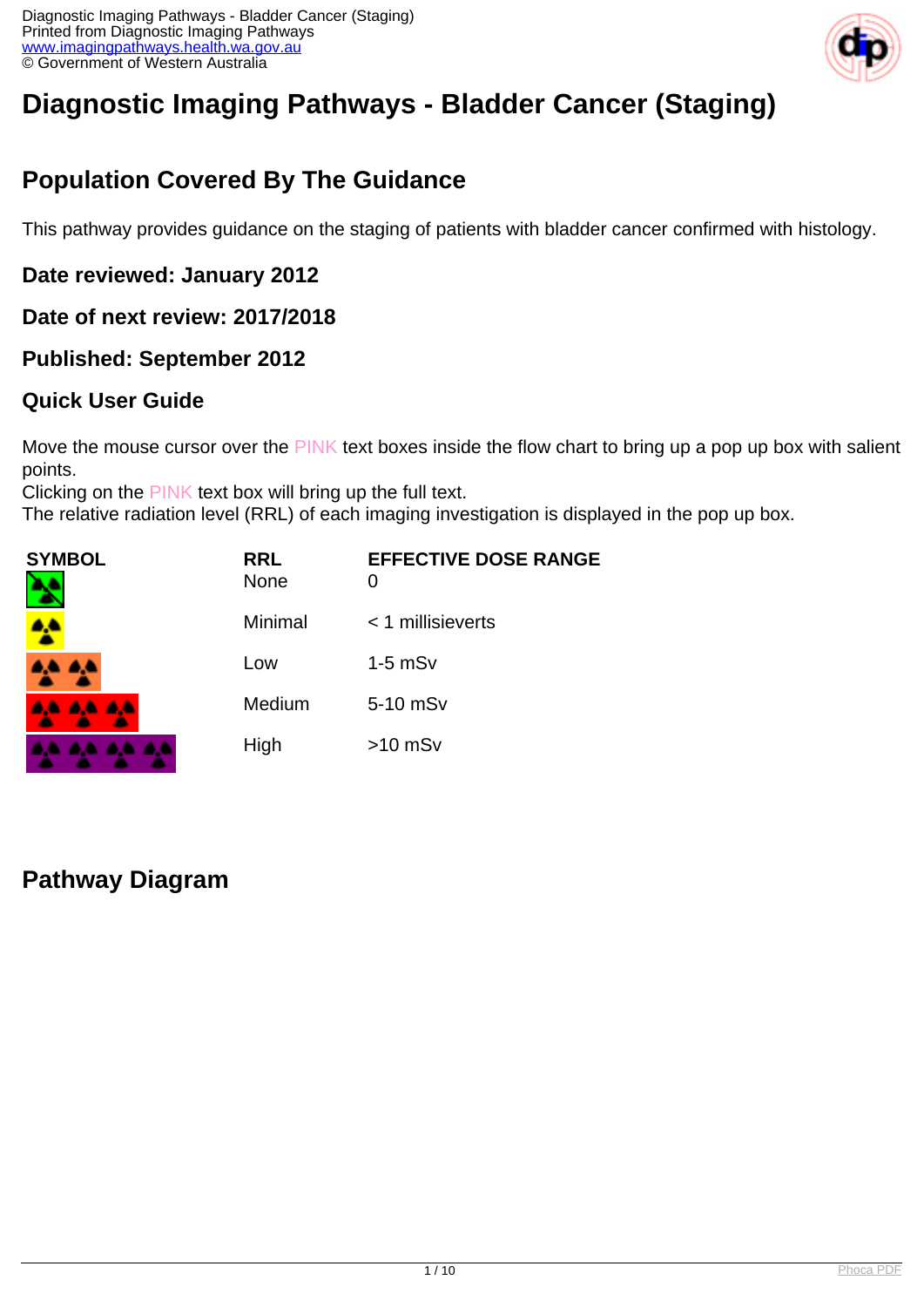#### Diagnostic Imaging Pathways - Bladder Cancer (Staging) Printed from Diagnostic Imaging Pathways [www.imagingpathways.health.wa.gov.au](http://www.imagingpathways.health.wa.gov.au/) **CO** Government of Western Australia



## **Image Gallery**

Note: These images open in a new page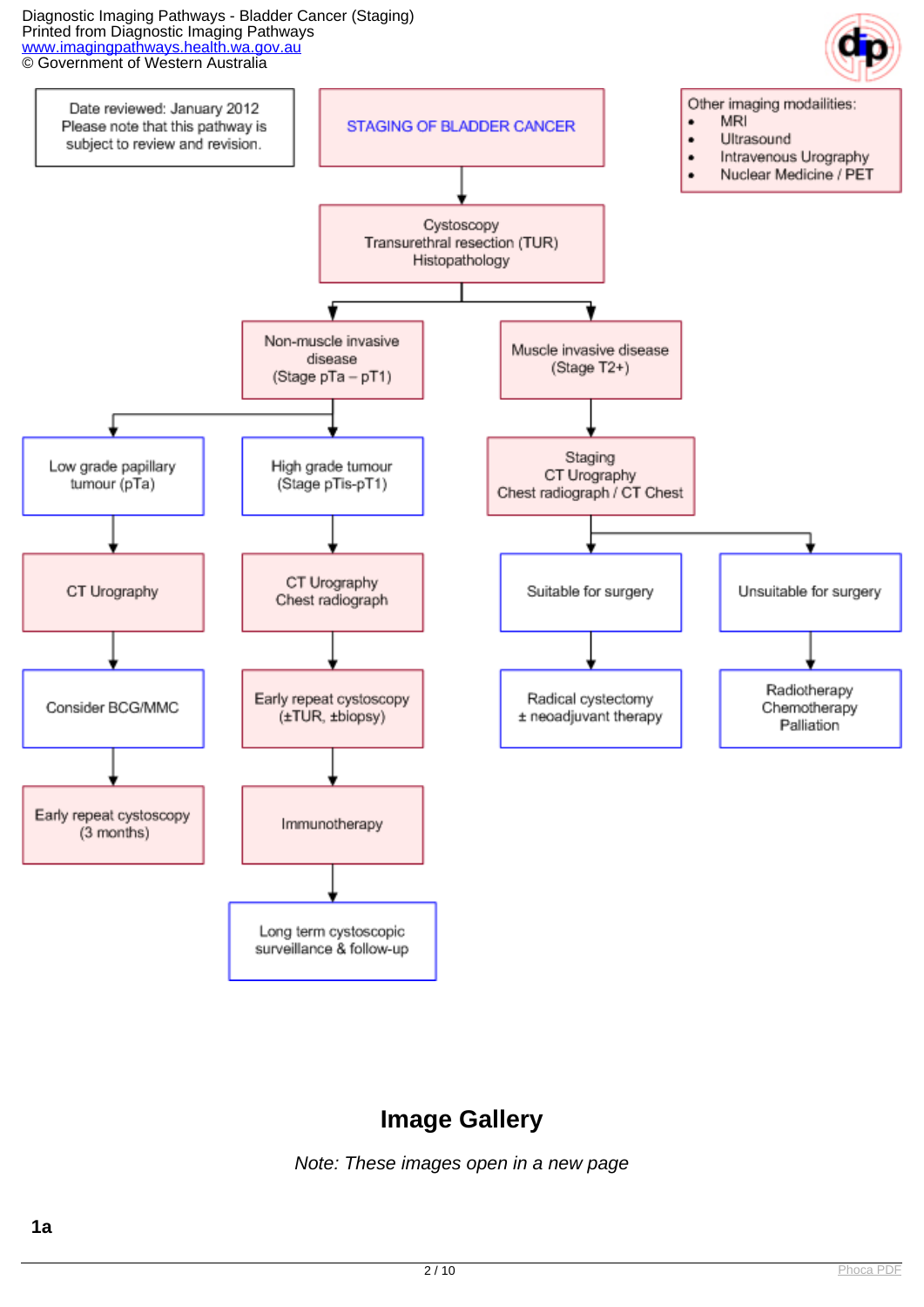Diagnostic Imaging Pathways - Bladder Cancer (Staging) Printed from Diagnostic Imaging Pathways [www.imagingpathways.health.wa.gov.au](http://www.imagingpathways.health.wa.gov.au/) © Government of Western Australia















**4b**







## **Papillary TCC**

Images 1a & 1b: 77yo M had an incidental bladder mass detected on CT abdomen. Patient underwent TURBT & pathology confirmed low grade papillary TCC with no evidence of stromal invasion. Stage: T2N0M0. **1b**

## **2a Invasive TCC**

Images 2a & 2b: 66yo F with history of recurrent TCC of bladder & left ureter. Follow-up CT shows left-sided posterolateral bladder tumour invading into adjacent ileum. No lymphadenopathy or distant metastatic disease was seen. Stage: T4N0M0.

## **3a Squamous TCC**

Images 3a & 3b: 91yo M presented with frank haematuria. CT urograph showed a bladder with thickened walls and bilateral diverticulae. The larger right diverticulum had nodular wall thickening of its lateral wall. The patient later underwent open diverticulectomy. Pathological findings were of TCC with squamous differentiation. Stage: T3N0M0.

## **4a Metastatic TCC**

Images 4a & 4b: 60yo M presented with left hip pain, with initial plain films showing a mixed lytic-sclerotic lesion of his left femur & pelvis. CT abdo/pelvis showed multiple large calcific tumours within the bladder, obstructing the left ureter & causing hydronephrosis. There was a large metastatic deposit involving the left hemipelvis and acetabulum. Pathological findings showed high grade TCC with squamous differentiation. Stage: T4N0M1.

## **Teaching Points**

- Accurate staging of bladder cancer allows for optimal treatment and prognostication of the individual patient. It is important to differentiate between non-muscle-invasive lesions and muscle invasive bladder lesions
- Conventional rigid cystoscopy is the gold standard for diagnosis of bladder tumours, followed closely by flexible cystoscopy. Though small biopsies may be retrieved via a flexible cystoscope, rigid cystoscopy allows for tissue biopsy and formal tumour resection. Tissue histopathology provides further tumour staging information
- Radiologic investigations are used in bladder cancer staging for further clarifying the extent of local disease and looking for nodal & metastatic spread
- Distant metastatic spread is rarely seen at time of presentation. The most common sites of spread can be investigated appropriately using chest radiography (and/or CT chest) and CT abdomen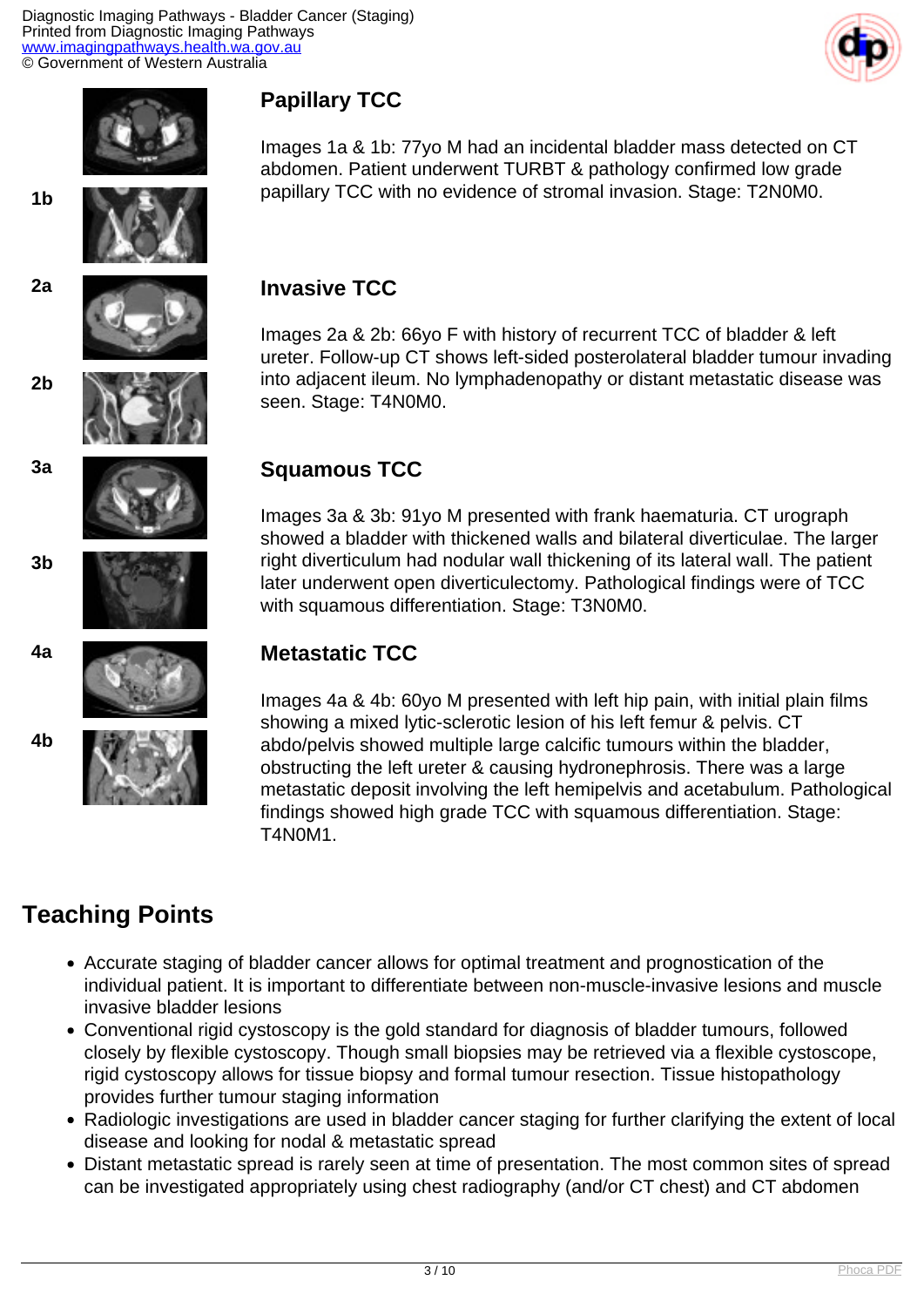

## **Bladder Cancer Staging**

- Bladder cancer is the 10th most common cancer in Australians (the 5th most common in Australian men). Around 2500 new cases are diagnosed every year [1](index.php?option=com_content&view=article&id=155&tab=references#1)
- The majority of bladder cancers are transitional cell carcinomas (TCCs), with the remaining 10% being squamous cell carcinomas (SCCs) and adenocarcinomas [2](index.php?option=com_content&view=article&id=155&tab=references#2)
- TCCs are characterised by a high recurrence rate and multiplicity. Once a malignancy occurs in one part of the urothelium, the rest of the mucosa seems primed to become malignant ("field effect" theory). Around 2-4% of patients with bladder TCC will eventually develop upper urinary tract tumours. [2](index.php?option=com_content&view=article&id=155&tab=references#2) TCC also has the highest recurrence rates of any cancer, with 70% recurrence rate in patients with non-muscle invasive disease [2](index.php?option=com_content&view=article&id=155&tab=references#)
- The American Joint Committee on Cancer Staging (AJCC) TNM classification is the most widely used method of bladder cancer staging [3](index.php?option=com_content&view=article&id=155&tab=references#3)
- Accurate staging is essential for therapeutic decision making and prognostic information  $\frac{4}{5}$  $\frac{4}{5}$  $\frac{4}{5}$
- Primary Tumour (T)
	- TX Primary tumour cannot be assessed
	- T0 No evidence of primary tumour
	- Ta Noninvasive papillary carcinoma
	- Tis Carcinoma in situ: "flat tumour"
	- T1 Tumour invades subepitherlial connective tissue
	- T2 Tumour invades muscularis propria
	- pT2a Tumour invades superficial muscularis propria (inner half)
	- pT2b Tumour invades deep muscularis propria (outer half)
	- T3 Tumour invades perivesical tissue
	- pT3a Microscopically
	- pT3b Macroscopically (extravesical mass)
	- T4 Tumour invades any of the following: prostatic stroma, seminal vesicles, uterus, vagina, pelvic wall, abdominal wall
	- T4a Tumour invades prostatic stroma, uterus, vagina
	- T4b Tumour invades pelvic wall, abdominal wall
- Regional Lymph Nodes (N)
	- NX Lymph nodes cannot be assessed
	- N0 No lymph node metastasis
	- N1 Single regional lymph node metastasis in the true pelvis (hypogastric, obturator, external iliac or presacral lymph node)
	- N2 Multiple regional lymph node metastasis in the true pelvis
	- N3 Lymph node metastasis to the common iliac lymph nodes
- Distant Metastasis (M)
	- M0 No distant metastasis
	- M1 Distant metastasis

| <b>Stage Grouping</b> | Tumour         | Node         | Metastases                       |
|-----------------------|----------------|--------------|----------------------------------|
|                       | Ta or Tis      | N0           | M0                               |
|                       |                | N0           | M0                               |
|                       | T2a or T2b     | N0           | M0                               |
| Ш                     | T3a, T3b or T4 | N0           | M0                               |
| I٧                    | T4b            | N0           | MО                               |
|                       | Any i          | N1, N2 or N3 | M <sub>0</sub> or M <sub>1</sub> |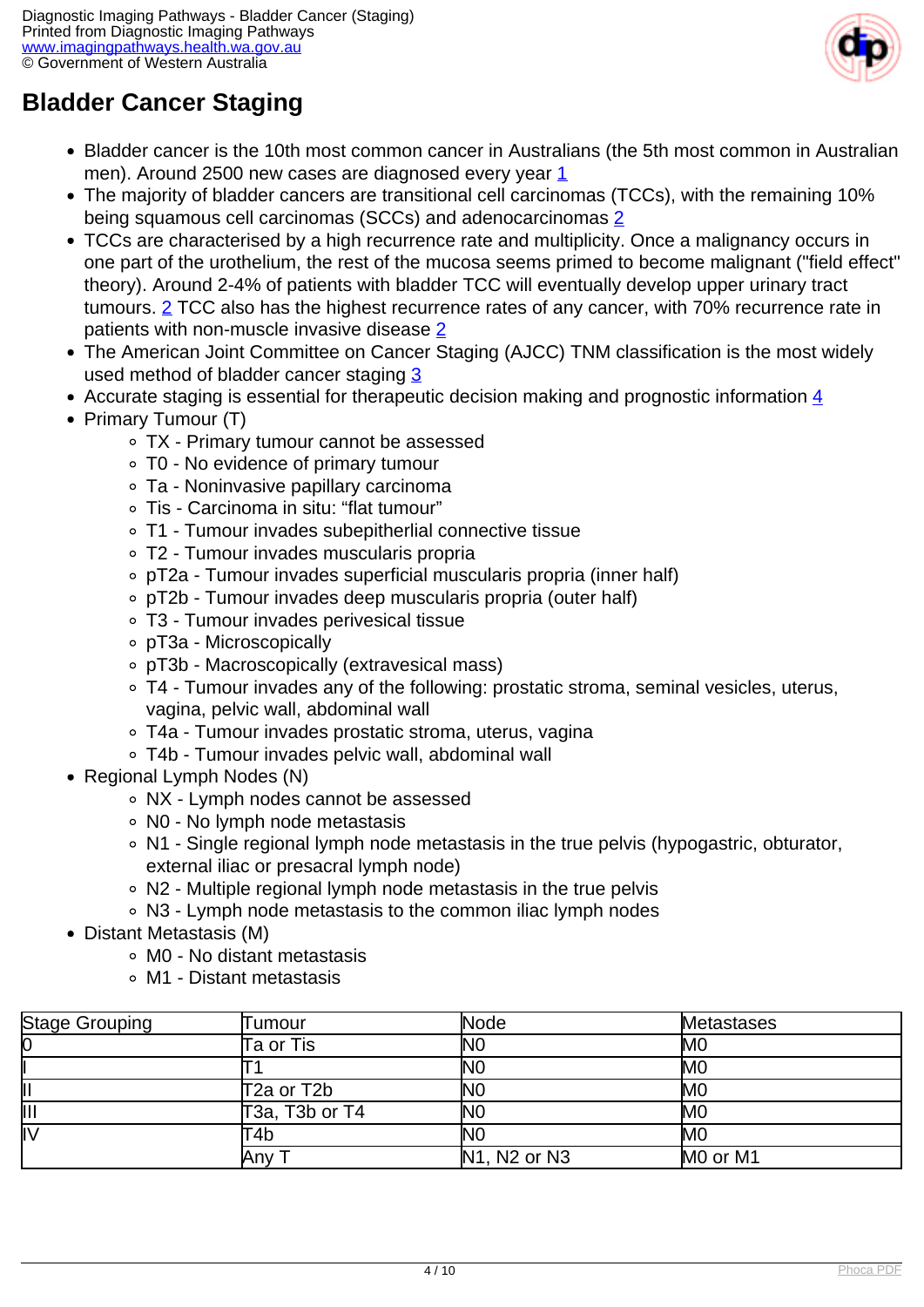

## **Computed Tomography Urography (CTU)**

- Multidetector CT urography (CTU) is the preferred imaging modality to complement cystoscopy in the investigation of haematuria and the further investigation and staging of bladder cancer.  $8$ Compared to MRI, CT has better spatial and temporal resolution. It also has faster image acquisition times and is more readily accessible
- CTU is a three phase CT (non-contrast, portal venous and pyelographic phase) of the abdomen and pelvis. It has largely replaced intravenous urography as the first line radiological investigation of haematuria, due to its ability to evaluate the entire urological tract and diagnose upper and lower tracts tumours, as well as other possible causes of haematuria. The sensitivity & specificity of CTU for detecting bladder cancer is generally in the range of 79-93% and 91-99% respectively  $8$
- In terms of local bladder cancer staging, current CT (& MRI) techniques are both unable to accurately resolve the bladder wall layers, limiting staging of T1-T3 tumours. **[9](index.php?option=com_content&view=article&id=155&tab=references#9)** T3b stage tumours and higher can be more readily detected by CT. The reported accuracy in detecting extravesical spread varies from 40-92%, with a tendency to understage [3](index.php?option=com_content&view=article&id=155&tab=references#3)
- Various techniques have been tried to improve diagnostic accuracy including insufflating the bladder with air (95% accurate vs 87% for urine filled bladder), using a scanning delay of 60s following contrast injection and delaying scanning post-TURBT until 7 days or longer [11](index.php?option=com_content&view=article&id=155&tab=references#11),[12](index.php?option=com_content&view=article&id=155&tab=references#12)
- CT virtual cystoscopy is a new 3D reconstruction technique that has shown much promise. It can either be done using contrast-filled bladder as part of the routine CTU protocol, or using an air-filled bladder (which requires catheterisation). A recent meta-analysis examined 26 studies with 3084 patients, and compared the detection rates of US, CT virtual cystoscopy (CTVC) and MRVC for the initial investigation and diagnosis of bladder cancer, compared to the gold standard of conventional cystoscopy. [8](index.php?option=com_content&view=article&id=155&tab=references#8) CTVC was shown to be the most sensitive and specific diagnostic modality (sensitivity 93.9%, specificity 98.1%) compared to the other modalities. Its major limitations compared to the conventional cystoscopy are the inability to detect flat lesions accurately and inability to provide tissue samples for histological diagnosis [13](index.php?option=com_content&view=article&id=155&tab=references#13)
- In terms of lymph node staging, the accuracy of CT ranges from 73-92% with a tendency to understage nodal involvement. [12](index.php?option=com_content&view=article&id=155&tab=references#12) Nodal involvement is currently judged on size criteria, and both CT & MRI are unable to detect metastatic spread in normal-sized lymph nodes, or lymph nodes enlarged by a benign process [14](index.php?option=com_content&view=article&id=155&tab=references#14)
- Distant metastases are rarely found at the time of presentation in the majority of bladder cancers. However, it is important to evaluate the presence of distant metastases prior to any invasive curative treatments. CT & MRI are both satisfactory modalities for imaging distant metastases [14](index.php?option=com_content&view=article&id=155&tab=references#14)

## **Chest Radiograph (CXR)**

Chest radiography is an effective, inexpensive, low morbidity screen for detecting asymptomatic lung metastases. [31](index.php?option=com_content&view=article&id=155&tab=references#31) It should be a routine part of screening and follow up. In patients with equivocal CXRs or those thought to be at high risk of lung mets, a CT chest should be performed

## **Conventional Cystoscopy**

- Cystoscopy is considered the gold standard for bladder tumour diagnosis
- There are two types of cystoscopes. Rigid cystoscopy is a more established technique that provides high image quality and very good cancer detection rates. However, it requires a general anaesthetic and is often done as a day procedure. Flexible cystoscopy was introduced in the 1980s and is a safe, relatively painless procedure that can be done in the urologist's office under local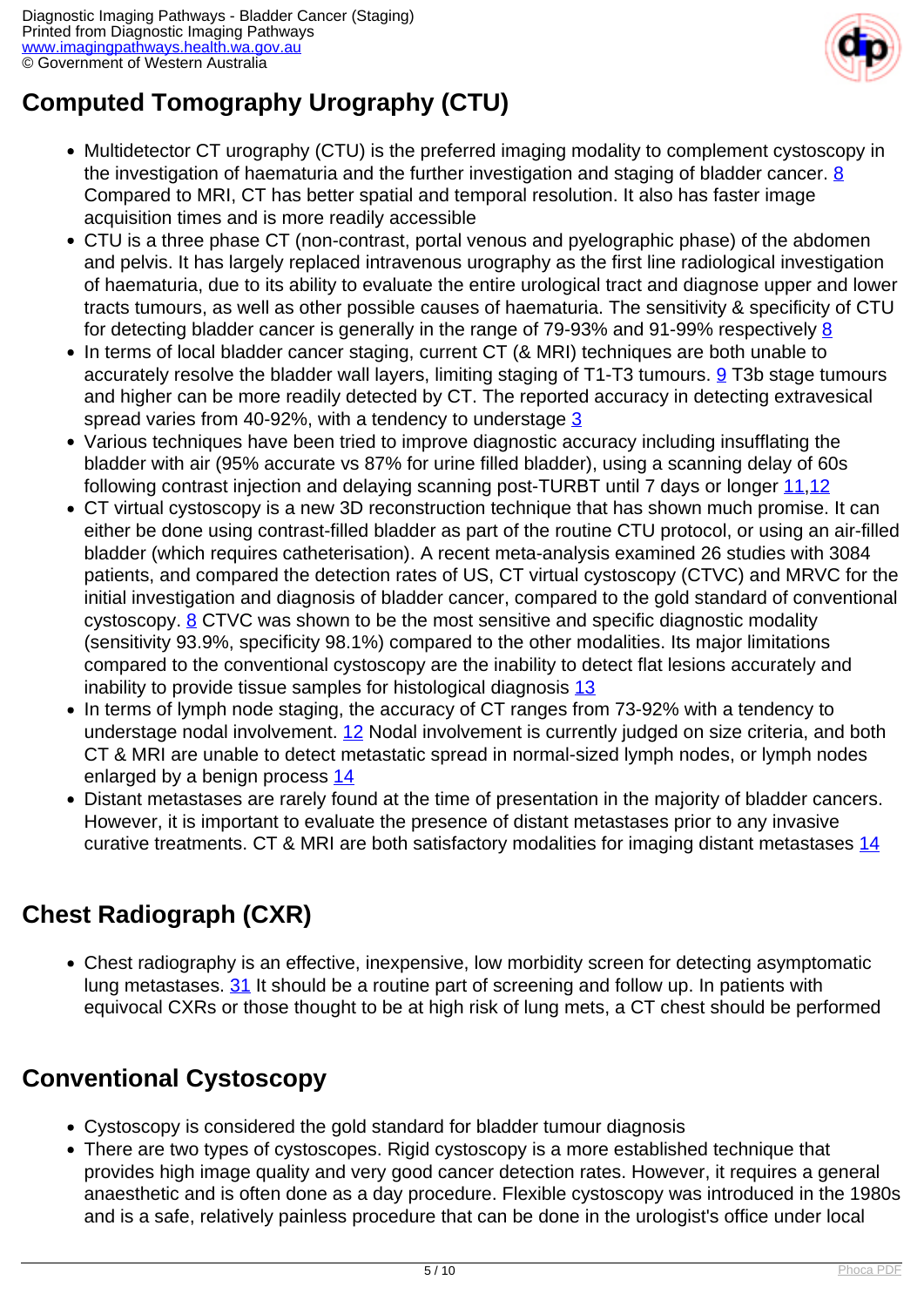

anaesthetic [5](index.php?option=com_content&view=article&id=155&tab=references#5)

- Cystoscopy provides direct visualisation of the urothelium, and allows for guided biopsy and transurethral resection of the bladder tumour (TURBT). This tissue can then be used to provide histopathological diagnosis as well as local staging information [6](index.php?option=com_content&view=article&id=155&tab=references#6)
- Bladder cancer detection rates using rigid cystoscopy are slightly better. The use of photodynamic diagnosis using blue light and hexaminolevulinate have been shown to improve cancer detection rates in both procedures and improve overall prognosis  $\overline{I}$

### **Other Modalities**

#### **Magnetic Resonance Imaging (MRI)**

- The use of MRI urography is relatively recent and limited by availability and experience. However, some consider it to be modality of choice for primary staging of urinary bladder cancer. Compared to CT, it has better soft tissue contrast and offers multiplanar imaging, but has poorer spatial resolution and longer image acquisition times. There is good reproducibility between reviewers for staging [15](index.php?option=com_content&view=article&id=155&tab=references#15)
- For local tumour staging, the accuracy of MRI varies from 62-85% (on average about 20% higher than CT). [16](index.php?option=com_content&view=article&id=155&tab=references#16) Although MRI is more accurate than CT for local staging, it is also unable to differentiate the bladder wall layers well. Gadolinium enhanced MRI improves accuracy of extravesical extension to 73-100% [15](index.php?option=com_content&view=article&id=155&tab=references#15)
- Recent studies comparing T1 & T2 weighted imaging and diffusion weighted imaging (DWI) showed improved accuracy using DWI alone and overall accuracy of 92% when using interpreting all three image types together [17](index.php?option=com_content&view=article&id=155&tab=references#17)[,18,](index.php?option=com_content&view=article&id=155&tab=references#18)[19](index.php?option=com_content&view=article&id=155&tab=references#19)
- MRI nodal staging is based on size criteria (as for CT), and the accuracy is on par with CT (73-92%) [20](index.php?option=com_content&view=article&id=155&tab=references#20),[21](index.php?option=com_content&view=article&id=155&tab=references#21)
- In recent years, new MRI techniques aimed at improving diagnosis of nodal metastases have arisen. These involve the use of novel contrasts such as ferumoxtran-10 and ultrasmall superparamagnetic particles of iron oxide. [21,](index.php?option=com_content&view=article&id=155&tab=references#21)[22](index.php?option=com_content&view=article&id=155&tab=references#22) Though these techniques show promise, they are still in their infancy and require further evaluation
- Whole-body MRI can be also be used for investigation of distant metastases. One study found it to be better than bone scintigraphy for detection of bony metastases. [23](index.php?option=com_content&view=article&id=155&tab=references#23) Its use in TCC staging is limited due to availability and experience, and because TCC is rarely metastatic at time of presentation
- There is a risk of nephrogenic systemic fibrosis when patients with renal failure are administered gadolinium based contrast agents [More information](index.php/about-imaging/contrast-agents/gadolinium-contrast-for-mri-scans#g1)

#### **Ultrasound**

- Ultrasound does not play a significant role in the pre-operative screening of bladder cancer
- Ultrasound is often used as a first line investigation for haematuria. However, patients with high risk of bladder cancer or clinical findings suggesting malignancy should proceed to cystoscopy or CT urography
- Limitations of US include lower rates of detection compared with CT & cystoscopy (particularly with small lesions <5mm and position of lesion - worse in anterior wall), [24-26](index.php?option=com_content&view=article&id=155&tab=references#24) inability to evaluate extent of invasion into bladder wall or extravesical extension, nor evaluation of the entire GU tract [27](index.php?option=com_content&view=article&id=155&tab=references#27)
- A recent meta-analysis examined 26 studies with 3084 patients, and compared the detection rates of US, CT virtual cystoscopy (CTVC) and MRVC for diagnosing bladder cancer, compared to the gold standard of conventional cystoscopy. Ultrasound was shown to have poorer diagnostic value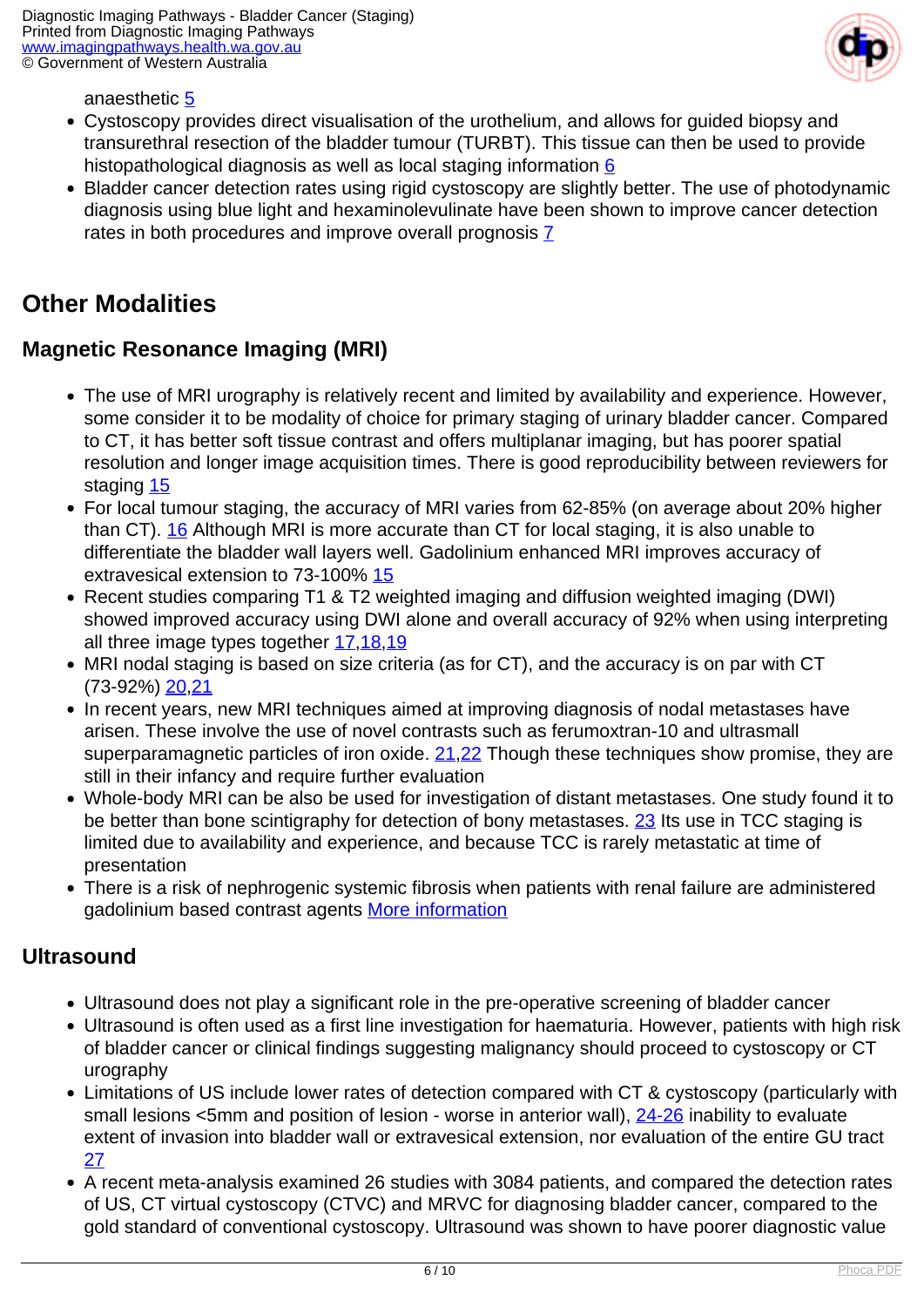

compared to the other modalities [28](index.php?option=com_content&view=article&id=155&tab=references#28)

#### **Intravenous Urography (IVU)**

This investigation was traditionally the most common initial investigation of haematuria and bladder cancer. Its diagnostic value is limited by low bladder cancer detection rates of around 60% [29](index.php?option=com_content&view=article&id=155&tab=references#29), and an inability to show extravesical disease. It has now been largely surpassed by CT urography, although it is still sometimes used for detailed imaging of the upper urinary tract [29,](index.php?option=com_content&view=article&id=155&tab=references#29)[30](index.php?option=com_content&view=article&id=155&tab=references#30)

#### **Nuclear Imaging / PET**

- Currently, there is no evidence for routine use of PET or PET/CT in local or nodal staging of bladder cancer. It may be helpful in the detection of distant metastases
- Multiple small trials show that PET & PET/CT show some promise in nodal staging of bladder cancer. [32-34](index.php?option=com_content&view=article&id=155&tab=references#32) However, there are significant limitations with use of fludeoxyglucose (FDG) as the tracer, since it is excreted in urine which may obscure nearby lymph nodes
- Various techniques trialled to overcome these limitations, such as using non-urinary excreted tracers such as 11C-choline [33](index.php?option=com_content&view=article&id=155&tab=references#33) and use of various tracers attached to anti-oncoantigen [35](index.php?option=com_content&view=article&id=155&tab=references#35),[36](index.php?option=com_content&view=article&id=155&tab=references#36)

### **References**

References are graded from Level I to V according to the Oxford Centre for Evidence-Based Medicine, Levels of Evidence. [Download the document](http://www.cebm.net/wp-content/uploads/2014/06/CEBM-Levels-of-Evidence-2.1.pdf)

- 1. Australian Institute of Health and Welfare & Australasian Association of Cancer Registries. **Cancer in Australia: an overview, 2008. Cancer series no. 46. AIHW cat. no. CAN 42.** [View the](http://www.aihw.gov.au/WorkArea/DownloadAsset.aspx?id=6442454588) [reference](http://www.aihw.gov.au/WorkArea/DownloadAsset.aspx?id=6442454588)
- 2. Vikram R, Sandler CM, Ng CS. **Imaging and staging of transitional cell carcinoma: Part I, lower urinary tract.** AJR Am J Roentgenol. 2009;192:1481-7. (Review article)
- 3. Edge SB, Byrd DR, Compton CC, Fritz AG, Greene FL, Trotti A, editors. AJCC cancer staging manual. 7th ed. Chicago **American Joint Committee on Cancer.** c2009. pp497-502.
- 4. MacVicar AD. **Bladder cancer staging.** BJU Int. 2000;86 Suppl 1:111-22. (Review article)
- 5. Pillai PL, Sooriakumaran P. **Flexible cystoscopy: a revolution in urological practice.** Br J Hosp Med. 2009;70(10):583-5. (Review article)
- 6. Battista G, Sassi C, Corcioni B, Bazzocchi A, Golfieri R, Canini R. **Latest developments in imaging of bladder cancer.** Expert Rev Anticancer Ther. 2010;10(6):881-94. (Review article)
- 7. Witjes JA, Redorta JP, Jacqmin D, Sofras F, Malmström PU, Riedl C, et al. **Hexaminolevulinateguided fluorescence cystoscopy in the diagnosis and follow-up of patients with non-muscleinvasive bladder cancer: review of the evidence and recommendations.** Eur Urol. 2010;57(4):607-14. (Review article)
- 8. Battista G, Sassi C, Corcioni B, Bazzocchi A, Golfieri R, Canini R. **Latest developments in imaging of bladder cancer.** Expert Rev Anticancer Ther. 2010;10(6):881-94.
- 9. Vikram R, Sandler CM, Ng CS. **Imaging and staging of transitional cell carcinoma: Part I, lower urinary tract.** AJR Am J Roentgenol. 2009;192:1481-7. (Review article)
- 10. Paik ML, Scolieri MJ, Brown SL, Spirnak JP, Resnick MI, Fritz GA. **Limitations of computerized tomography in staging invasive bladder cancer before radical cystectomy.** J Urol. 2000;163(6):1693-6. (Level III evidence)
- 11. Caterino M, Giunta S, Finocchi V, Giglio L, Mainiero G, Carpanese L, Crecco M. **Primary cancer of the urinary bladder: CT evaluation of the T parameter with different techniques.** Abdom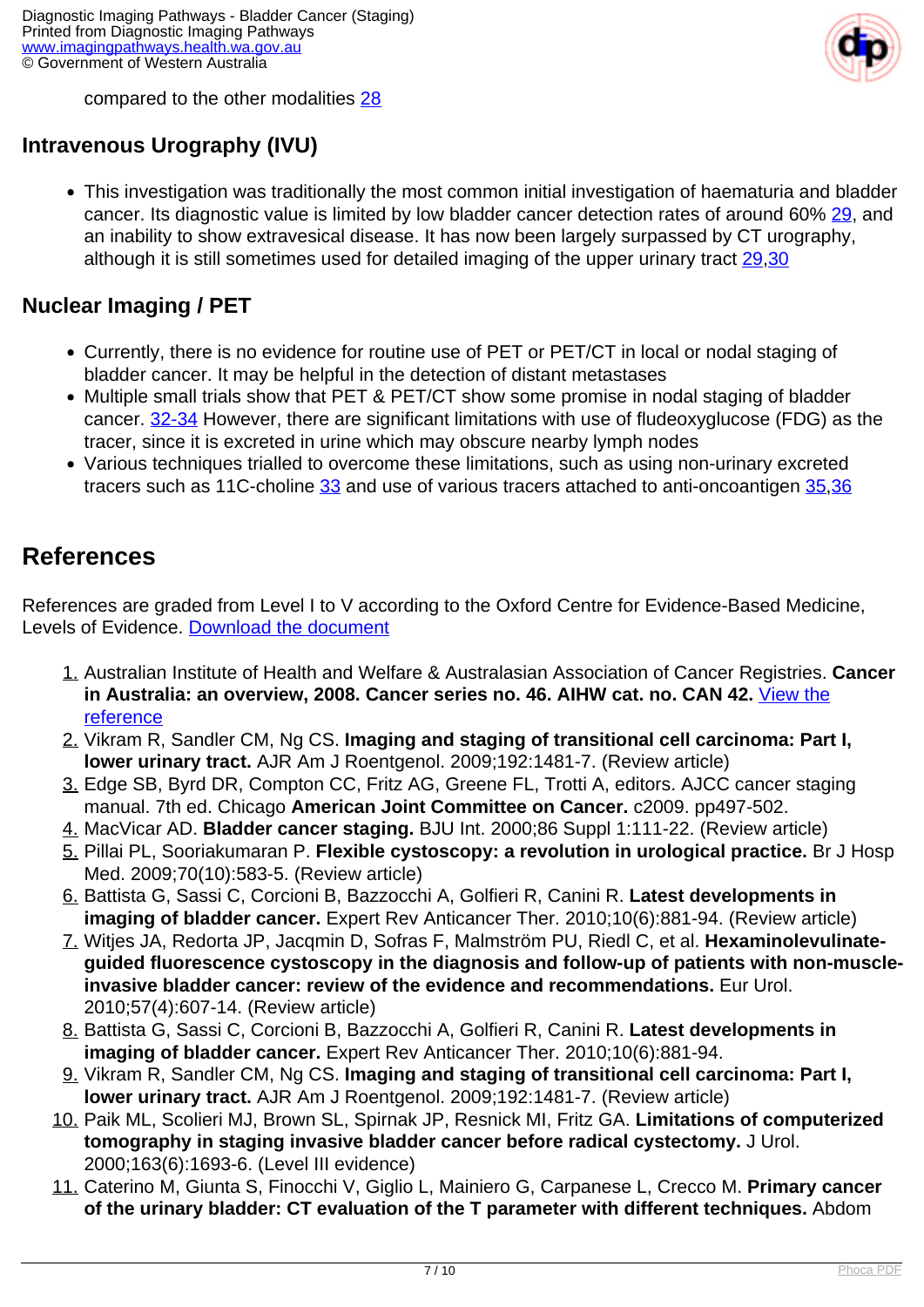

Imaging. 2001;26(4):433-8. (Level III evidence)

- 12. Kim JK, Park SY, Ahn HJ, Kim CS, Cho KS. **Bladder cancer: analysis of multi-detector row helical CT enhancement pattern and accuracy in tumor detection and perivesical staging.** Radiology. 2004;231(3):725-31. (Level III evidence)
- 13. Qu X, et al. **Comparison of virtual cystoscopy and ultrasonography for bladder cancer detection: a meta-analysis.** Eur J Radiol. 2011;80(2):188-97. (Level II evidence)
- 14. Cowan NC, Crew JP. **Imaging bladder cancer.** Curr Opin Urol. 2010;20:409-13. (Review article)
- 15. Tekes A, Kamel I, Imam K, Szarf G, Schoenberg M, Nasir K, Thompson R, Bluemke D. **Dynamic MRI of bladder cancer: evaluation of staging accuracy.** AJR Am J Roentgenol. 2005;184(1):121-7. (Level III evidence)
- 16. Zhang J, Gerst S, Lefkowitz RA, Bach A. **Imaging of bladder cancer.** Radiol Clin North Am. 2007;45(1):183-205. (Review article)
- 17. Takeuchi M, Sasaki S, Ito M, Okada S, Takahashi S, Kawai T, Suzuki K, Oshima H, Hara M, Shibamoto Y. **Urinary bladder cancer: diffusion-weighted MR imaging: accuracy for diagnosing T stage and estimating histologic grade.** Radiology. 2009;251(1):112-21. (Level II evidence)
- 18. El-Assmy A, Abou-El-Ghar ME, Mosbah A, El-Nahas AR, Refaie HF, Hekal IA, El-Diasty T, Ibrahiem H, el al. **Bladder tumour staging: comparison of diffusion- and T2-weighted MR imaging.** Eur Radiol. 2009;19(7):1575-81. (Level II evidence)
- 19. Watanabe H, Kanematsu M, Kondo H, Goshima S, Tsuge Y, Onozuka M, Moriyama N. **Preoperative T staging of urinary bladder cancer: does diffusion-weighted MRI have supplementary value?** AJR Am J Roentgenol. 2009;192(5):1361-6. (Level III evidence)
- 20. Barentsz JO, Jager GJ, van Vierzen PB, Witjes JA, Strijk SP, Peters H, Karssemeijer N, Ruijs SH. **Staging urinary bladder cancer after transurethral biopsy: value of fast dynamic contrastenhanced MR imaging.** Radiology. 1996;201:185-93. (Level III evidence)
- 21. Deserno WM, Harisinghani MG, Taupitz M, Jager GJ, Witjes JA, Mulders PF, Hulsbergen van de Kaa CA, Kaufmann D, Barentsz JO. **Urinary bladder cancer: preoperative nodal staging with ferumoxtran-10-enhanced MR imaging.** Radiology. 2004;233(2):449-56. (Level II evidence)
- 22. Thoeny HC, Triantafyllou M, Birkhaeuser FD, Froehlich JM, Tshering DW, Binser T, Fleischmann A, Vermathen P, Studer UE. **Combined ultrasmall superparamagnetic particles of iron oxideenhanced and diffusion-weighted magnetic resonance imaging reliably detect pelvic lymph node metastases in normal-sized nodes of bladder and prostate cancer patients.** Eur Urol. 2009;55(4):761-9. (Level III evidence)
- 23. Lauenstein TC, Goehde SC, Herborn CU, Goyen M, Oberhoff C, et al. **Whole-body MR imaging: evaluation of patients for metastases.** Radiology. 2004;233(1):139-48. (Level III evidence)
- 24. Ozden et al. **Effect of bladder carcinoma location on detection rates by ultrasonography and computed tomography.** Urology. 2007;69(5):889-92. (Level III evidence)
- 25. Itzchak Y, Singer D, Fischelovitch Y. **Ultrasonographic assessment of bladder tumors: 1. Tumor detection.** J Urol. 1981;126:31-3. (Level III evidence)
- 26. Abu-Yousef MM, Narayana AS, Franken EA, et al. **Urinary bladder tumors studied by cystosonography. Part 1: detection.** Radiology. 1984;153:223-6 (Level III evidence)
- 27. Dershaw DD, Scher HI. **Sonography in evaluation of carcinoma of bladder.** Urology. 1987;29:454-7. (Level III evidence)
- 28. Qu X, et al. **Comparison of virtual cystoscopy and ultrasonography for bladder cancer detection: a meta-analysis.** Eur J Radiol. 2010;80(2):188-97. (Level II evidence)
- 29. Hillman BJ, et al. **Recognition of bladder tumors by excretory urography.** Radiology. 1981;138(2):319-23. (Level III evidence)
- 30. Sanderson KM, Rouprêt M. **Upper urinary tract tumour after radical cystectomy for transitional cell carcinoma of the bladder: an update on the risk factors, surveillance regimens and treatments.** BJU Int. 2007;100(1):11-6. (Review article)
- 31. Kuroda M, et al. **Stage specific follow-up strategy after cystectomy for carcinoma of the**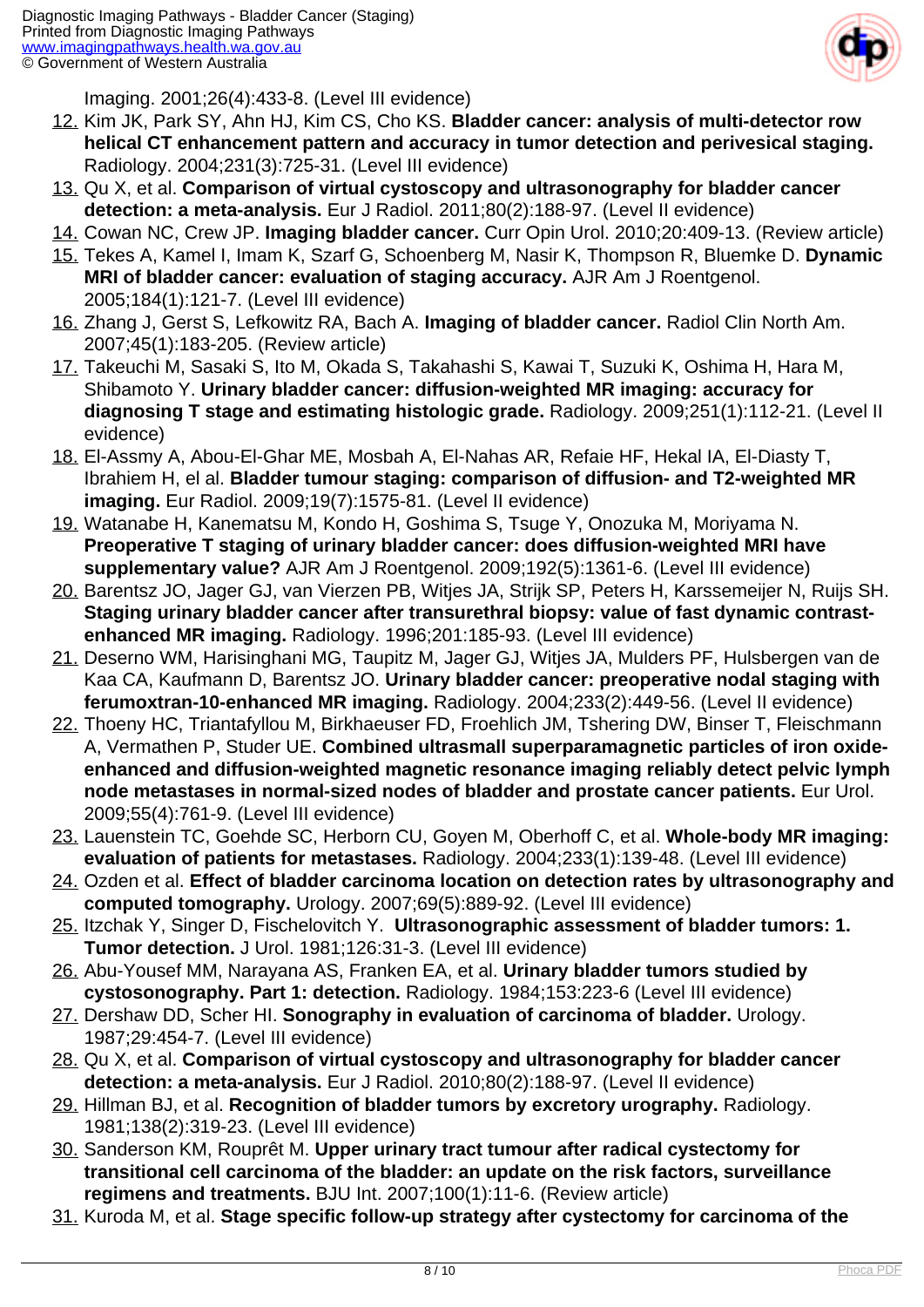

**bladder.** Int J Urol. 2002;9(3):129-33. (Level II evidence)

- 32. Anjos DA, Etchebehere EC, Ramos CD, Santos AO, Albertotti C, Camargo EE. **18F-FDG PET/CT delayed images after diuretic for restaging invasive bladder cancer.** J Nucl Med. 2007;48(5):764-70. (Level III evidence)
- 33. Picchio M, Treiber U, Beer AJ, Metz S, Bossner P, van Randenborgh H, Paul R, Weirich G, Souvatzoglou M, Hartung R, Schwaiger M, Piert M. **Value of 11C-choline PET and contrastenhanced CT for staging of bladder cancer: correlation with histopathologic findings.** J Nucl Med. 2006;47(6):938-44. (Level III evidence)
- 34. Drieskens O, Oyen R, Van Poppel H, Vankan Y, Flamen P, Mortelmans L. **FDG-PET for preoperative staging of bladder cancer.** Eur J Nucl Med Mol Imaging. 2005;32(12):1412-7. (Level III evidence)
- 35. Simms MS, Perkins AC, Price MR, Scholfield DP, Bishop MC. **99mTechnetium-C595 radioimmunoscintigraphy: a potential staging tool for bladder cancer.** BJU Int. 2001;88(7):686-91. (Level III evidence)
- 36. Hughes OD, Perkins AC, Frier M, Wastie ML, Denton G, Price MR, Denley H, Bishop MC. **Imaging for staging bladder cancer: a clinical study of intravenous 111indium-labelled anti-MUC1 mucin monoclonal antibody C595.** BJU Int. 2001;87(1):39-46. (Level III evidence)

| Information from this website                                              | <b>Information from the Royal</b><br><b>Australian and New Zealand</b><br><b>College of Radiologists' website</b> |  |
|----------------------------------------------------------------------------|-------------------------------------------------------------------------------------------------------------------|--|
| <b>Consent to Procedure or Treatment</b>                                   | <b>Computed Tomography (CT)</b>                                                                                   |  |
| <b>Radiation Risks of X-rays and Scans</b>                                 | <b>Contrast Medium (Gadolinium versus</b><br>lodine)                                                              |  |
| <b>Computed Tomography (CT)</b><br><b>Magnetic Resonance Imaging (MRI)</b> | <b>Gadolinium Contrast Medium</b>                                                                                 |  |
| <b>Positron Emission Tomography (PET)</b>                                  | <b>Iodine-Containing Contrast Medium</b>                                                                          |  |
| <b>Ultrasound</b>                                                          | <b>Magnetic Resonance Imaging (MRI)</b><br><b>Plain Radiography/X-rays</b>                                        |  |
| <b>Ultrasound (Doppler)</b><br><b>Chest Radiograph (X-ray)</b>             | <b>Radiation Risk of Medical Imaging During</b><br><b>Pregnancy</b>                                               |  |
|                                                                            | <b>Radiation Risk of Medical Imaging for</b><br><b>Adults and Children</b>                                        |  |
|                                                                            | <b>Ultrasound</b>                                                                                                 |  |
|                                                                            | <b>Nuclear Medicine</b>                                                                                           |  |

### **Information for Consumers**